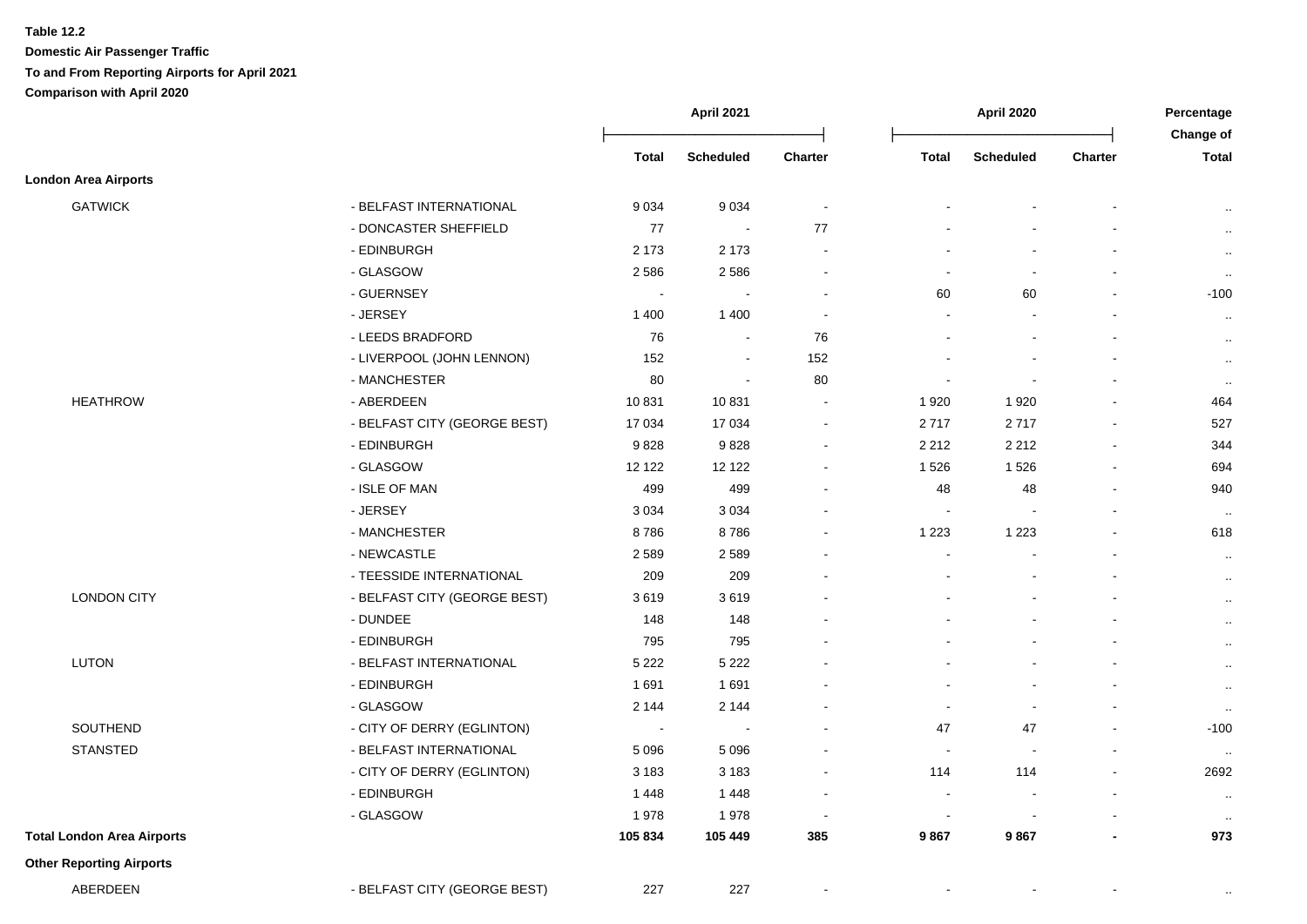## **Table 12.2 Domestic Air Passenger Traffic To and From Reporting Airports for April 2021 Comparison with April 2020**

|                                   |                               | April 2021   |                  |                          | April 2020   |                  |                | Percentage<br>Change of |
|-----------------------------------|-------------------------------|--------------|------------------|--------------------------|--------------|------------------|----------------|-------------------------|
|                                   |                               | <b>Total</b> | <b>Scheduled</b> | <b>Charter</b>           | <b>Total</b> | <b>Scheduled</b> | <b>Charter</b> | <b>Total</b>            |
| ABERDEEN                          | - BIRMINGHAM                  | 162          | 162              | $\blacksquare$           | $\sim$       | $\blacksquare$   | $\sim$         | $\sim$                  |
|                                   | - HUMBERSIDE                  | 1 0 0 1      | 987              | 14                       | 183          | 183              |                | 447                     |
|                                   | - INVERNESS                   | 46           | 46               | $\overline{\phantom{a}}$ |              |                  |                | $\sim$                  |
|                                   | - KIRKWALL                    | 974          | 906              | 68                       | 481          | 481              |                | 102                     |
|                                   | - MANCHESTER                  | 1 2 2 5      | 1 2 2 5          | $\ddot{\phantom{0}}$     | 473          | 473              |                | 159                     |
|                                   | - NEWCASTLE                   | 247          | 247              | $\overline{\phantom{a}}$ |              | $\blacksquare$   |                | $\sim$                  |
|                                   | - NORWICH                     | 1598         | 1598             | $\sim$                   | 594          | 594              | ÷,             | 169                     |
|                                   | - SCATSTA                     | $\sim$       |                  |                          | 2 5 0 6      | $\blacksquare$   | 2 5 0 6        | $-100$                  |
|                                   | - SOUTHAMPTON                 | 66           | 66               | $\overline{\phantom{a}}$ |              | $\blacksquare$   | $\blacksquare$ | $\ldots$                |
|                                   | - SUMBURGH                    | 6 3 3 2      | 3 3 4 6          | 2986                     | 385          | 385              | $\blacksquare$ | 1545                    |
|                                   | - TEESSIDE INTERNATIONAL      | 937          | 937              |                          | $\sim$       | $\blacksquare$   | ä,             | $\sim$                  |
| <b>ALDERNEY</b>                   | - GUERNSEY                    | 4 0 8 0      | 4 0 8 0          |                          | 120          | 120              | $\sim$         | 3300                    |
| <b>BARRA</b>                      | - GLASGOW                     | 389          | 389              |                          | 69           | 69               |                | 464                     |
| <b>BELFAST CITY (GEORGE BEST)</b> | - BIRMINGHAM                  | 1626         | 1 6 2 6          |                          |              |                  |                | $\cdot$ .               |
|                                   | - DUNDEE                      | 95           | 95               |                          |              |                  |                | $\cdot$ .               |
|                                   | - EDINBURGH                   | 1 0 9 1      | 1 0 9 1          |                          |              |                  |                | $\cdot$ .               |
|                                   | - EXETER                      | 841          | 841              |                          |              |                  |                | $\cdot$ .               |
|                                   | - INVERNESS                   | 176          | 176              |                          |              |                  |                | $\cdot$ .               |
|                                   | - LEEDS BRADFORD              | 1 0 2 7      | 1 0 2 7          |                          |              |                  |                | $\cdot$ .               |
|                                   | - MANCHESTER                  | 1941         | 1941             |                          |              |                  |                | $\cdot$ .               |
|                                   | - NEWCASTLE                   | 27           | $\sim$           | 27                       |              |                  |                | $\cdot$ .               |
|                                   | - SOUTHAMPTON                 | 823          | 823              | $\overline{\phantom{a}}$ |              |                  |                | $\cdot$ .               |
|                                   | - TEESSIDE INTERNATIONAL      | 89           | 89               |                          |              |                  |                | $\ddot{\phantom{a}}$    |
| <b>BELFAST INTERNATIONAL</b>      | - BIRMINGHAM                  | 7 1 9 4      | 7 1 9 4          | $\overline{\phantom{a}}$ |              |                  |                | $\cdot$ .               |
|                                   | - BRISTOL                     | 4520         | 4 4 8 6          | 34                       |              |                  |                | $\ldots$                |
|                                   | - EAST MIDLANDS INTERNATIONAL | 139          | $\blacksquare$   | 139                      |              |                  |                | $\ddot{\phantom{a}}$    |
|                                   | - EDINBURGH                   | 4636         | 4 6 3 6          |                          |              |                  |                | $\cdot$ .               |
|                                   | - GLASGOW                     | 3619         | 3619             |                          |              |                  |                | $\ddotsc$               |
|                                   | - JERSEY                      | 98           | 98               |                          |              |                  |                | $\ddotsc$               |
|                                   | - LIVERPOOL (JOHN LENNON)     | 5 6 2 6      | 5 6 2 6          |                          |              |                  |                | $\cdot$ .               |
|                                   | - MANCHESTER                  | 5716         | 5716             |                          |              |                  |                | $\ldots$                |
|                                   | - NEWCASTLE                   | 4 4 8 0      | 4 4 8 0          |                          |              |                  |                | $\cdot$ .               |
| <b>BENBECULA</b>                  | - GLASGOW                     | 623          | 623              | $\overline{\phantom{a}}$ | 26           | 26               | $\blacksquare$ | 2296                    |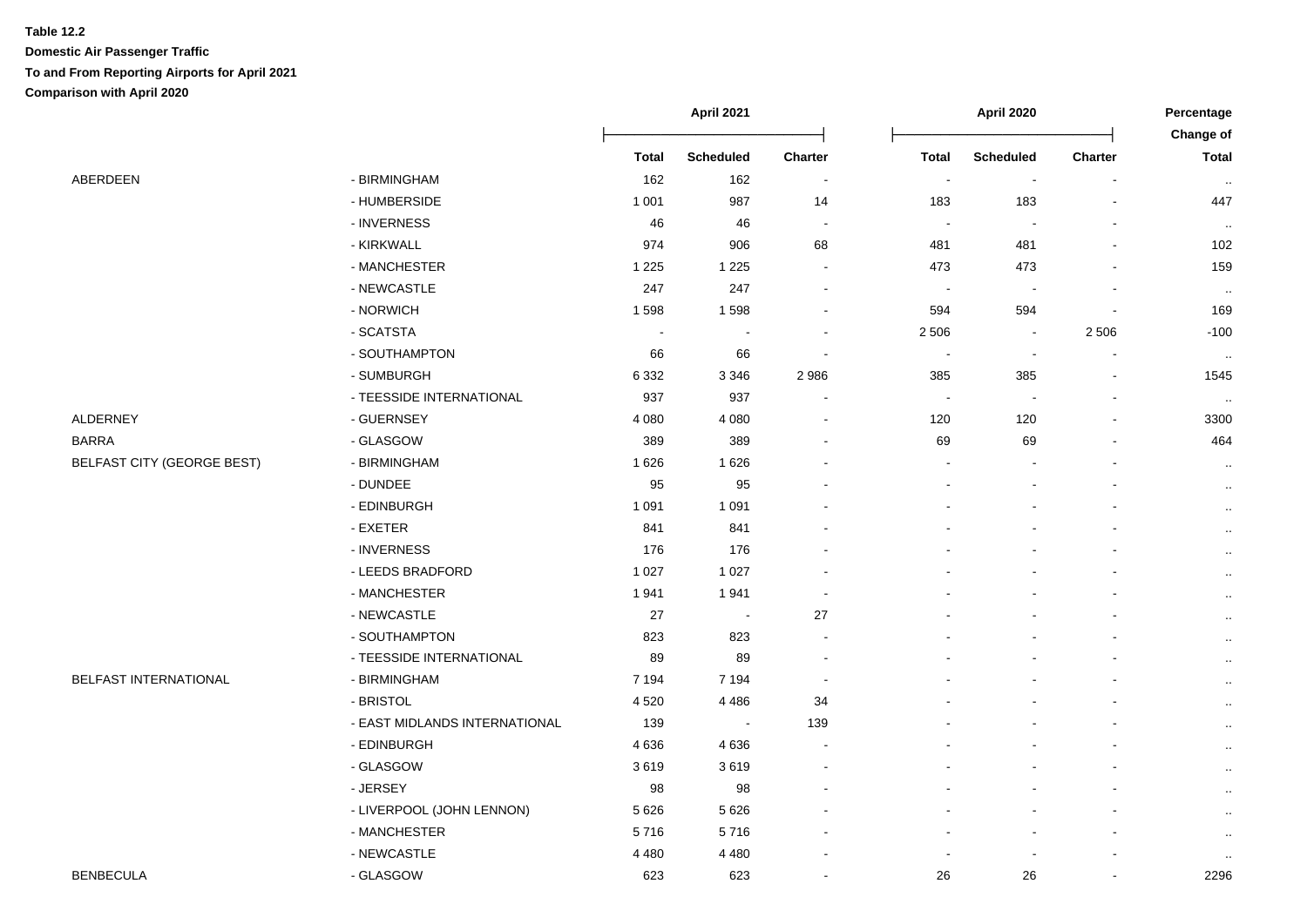## **Table 12.2 Domestic Air Passenger Traffic To and From Reporting Airports for April 2021 Comparison with April 2020**

|                             |                              |                | April 2021               |                          | April 2020               |                  |                          | Percentage                       |
|-----------------------------|------------------------------|----------------|--------------------------|--------------------------|--------------------------|------------------|--------------------------|----------------------------------|
|                             |                              | <b>Total</b>   | <b>Scheduled</b>         | Charter                  | <b>Total</b>             | <b>Scheduled</b> | <b>Charter</b>           | <b>Change of</b><br><b>Total</b> |
| <b>BENBECULA</b>            | - STORNOWAY                  | 337            | 337                      | $\overline{\phantom{a}}$ | 16                       | 16               | $\overline{\phantom{a}}$ | 2006                             |
| <b>BIRMINGHAM</b>           | - JERSEY                     | 162            | 162                      | $\overline{\phantom{a}}$ | $\blacksquare$           |                  |                          | $\cdot$ .                        |
| <b>BOURNEMOUTH</b>          | - MANCHESTER                 | 43             |                          | 43                       |                          |                  |                          | $\cdot$                          |
|                             | - NORWICH                    | 42             |                          | 42                       |                          |                  |                          | $\cdot$                          |
|                             | - TEESSIDE INTERNATIONAL     | 66             | $\sim$                   | 66                       |                          |                  |                          | $\cdot$ .                        |
| <b>BRISTOL</b>              | - EDINBURGH                  | 3011           | 3 0 1 1                  | $\overline{\phantom{a}}$ |                          |                  |                          | $\cdot$ .                        |
|                             | - GLASGOW                    | 2577           | 2 5 7 7                  | $\overline{\phantom{a}}$ |                          |                  |                          | $\ldots$                         |
|                             | - INVERNESS                  | 904            | 904                      | $\blacksquare$           |                          |                  |                          | $\cdot$ .                        |
|                             | - JERSEY                     | 220            | 220                      | $\overline{\phantom{a}}$ |                          |                  |                          | $\ldots$                         |
|                             | - NEWCASTLE                  | 34             | $\sim$                   | 34                       |                          | $\sim$           |                          | $\cdot$ .                        |
| CAMPBELTOWN                 | - GLASGOW                    | 112            | 112                      | $\overline{\phantom{a}}$ | 4                        | 4                |                          | 2700                             |
|                             | - ISLAY                      | $\overline{1}$ | $\overline{1}$           | $\overline{\phantom{a}}$ | $\blacksquare$           | $\blacksquare$   |                          | $\cdot$ .                        |
|                             | $-$ TIREE                    | $\overline{c}$ | $\overline{2}$           | $\sim$                   | $\mathbf{3}$             | 3                | $\overline{a}$           | $-33$                            |
| <b>CARDIFF WALES</b>        | - DONCASTER SHEFFIELD        | 66             | $\sim$                   | 66                       |                          |                  |                          | $\cdot$ .                        |
|                             | - GLASGOW                    | 75             | $\sim$                   | 75                       |                          |                  |                          | $\cdot$                          |
|                             | - MANCHESTER                 | 68             | $\sim$                   | 68                       |                          |                  |                          | $\sim$                           |
| CITY OF DERRY (EGLINTON)    | - GLASGOW                    | 270            | 270                      | $\sim$                   |                          |                  |                          | $\sim$                           |
| DONCASTER SHEFFIELD         | - JERSEY                     | 64             | $\blacksquare$           | 64                       |                          |                  |                          | $\sim$                           |
| EAST MIDLANDS INTERNATIONAL | - JERSEY                     | 78             | $\sim$                   | 78                       |                          |                  |                          | $\sim$                           |
| EDAY                        | - KIRKWALL                   | 26             | 26                       | $\sim$                   | 8                        | 8                |                          | 225                              |
| <b>EDINBURGH</b>            | - SUMBURGH                   | 45             | 19                       | 26                       |                          |                  |                          | $\cdot$                          |
| <b>EXETER</b>               | - HUMBERSIDE                 | 66             | $\blacksquare$           | 66                       |                          |                  |                          | $\cdot$ .                        |
|                             | - ISLES OF SCILLY (ST.MARYS) | 388            | 388                      | $\overline{\phantom{a}}$ |                          |                  |                          | $\sim$                           |
|                             | - JERSEY                     | 109            | 109                      | $\overline{\phantom{a}}$ |                          |                  |                          | $\ldots$                         |
|                             | - TEESSIDE INTERNATIONAL     | 28             | $\sim$                   | 28                       | $\sim$                   | $\sim$           |                          | $\sim$                           |
| <b>FAIR ISLE</b>            | - LERWICK (TINGWALL)         | 90             | 90                       | $\sim$                   | 12                       | 12               |                          | 650                              |
| <b>FOULA</b>                | - LERWICK (TINGWALL)         | 51             | 51                       | $\overline{\phantom{a}}$ | $\sqrt{5}$               | 5                | $\overline{a}$           | 920                              |
| GLASGOW                     | - INVERNESS                  | 31             | 31                       | $\overline{\phantom{a}}$ | $\overline{\phantom{a}}$ |                  |                          | $\sim$                           |
|                             | - ISLAY                      | 318            | 318                      | $\blacksquare$           | 54                       | 54               |                          | 489                              |
|                             | - STORNOWAY                  | 1791           | 1 7 9 1                  | $\blacksquare$           | 140                      | 140              |                          | 1179                             |
|                             | $-$ TIREE                    | 237            | 237                      | $\overline{\phantom{a}}$ | $\overline{7}$           | $\overline{7}$   |                          | 3286                             |
| <b>GUERNSEY</b>             | - OXFORD (KIDLINGTON)        | 2              | $\overline{\phantom{a}}$ | $\overline{2}$           | $\overline{a}$           |                  |                          |                                  |
|                             | - SOUTHAMPTON                | 1768           | 1768                     | $\overline{a}$           | 431                      | 431              | $\mathbf{r}$             | 310                              |